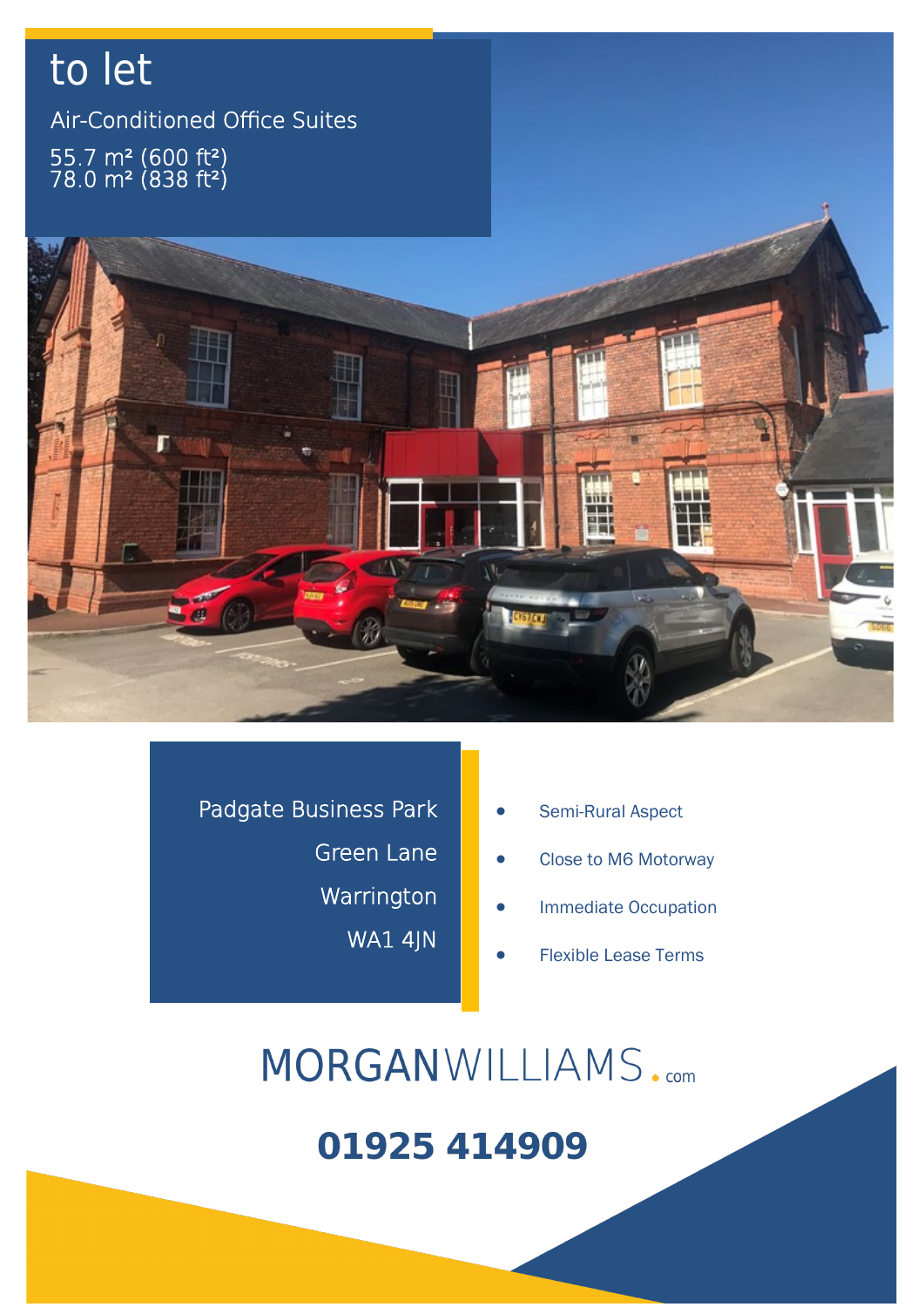

**RICS** 

#### Location

Padgate Business Park is approximately 2 miles north east of Warrington Town Centre, just off Green Lane, which links with the A57 Manchester Road giving convenient access to the M6 Motorway and Warrington Town Centre.

The Business Park is situated in a pleasant well-regarded and established residential area with local shopping amenities available close by. The Business Park is set within attractive semi-rural grounds with car parking and playing fields adjoining.

#### **Description**

The Business Park consists of three independent buildings traditionally built of solid brick elevations under pitched and slated roof slopes.

The suites provide open-plan offices, benefiting from suspended ceilings, air conditioning and being fully carpeted.

The suites are light and airy with windows to two elevations over looking the Business Park entrance and surrounding playing fields.

Shared WC and kitchen facilities are available.

Two car parking spaces are reserved for each suite and there is additional parking available on site.

#### Accommodation

| Suite 4 Maple House:                      | $55.7 \; \mathrm{m}^2$ | 600 ft <sup>2</sup> |
|-------------------------------------------|------------------------|---------------------|
| Suite 6 Maple House:                      | 55.7 m <sup>2</sup>    | 600 ft <sup>2</sup> |
| Suite 9 Beech House:                      | $80.4 \; \mathrm{m}^2$ | 865 ft <sup>2</sup> |
| Suite 16 Rowan House: 62.0 m <sup>2</sup> |                        | 667 ft <sup>2</sup> |
| Suite 17 Rowan House: 42.5 m <sup>2</sup> |                        | 463 ft <sup>2</sup> |
| Suite 18 Rowan House: 78.0 m <sup>2</sup> |                        | 838 ft <sup>2</sup> |

#### **Services**

Licensees are responsible for their own electricity, telecommunications, business rates and broadband.

#### **Rates**

For eligible small businesses the rates payable applicable to these suites will be zero.

#### Rental and Lease Terms

New Licenses for flexible terms are available. Details on request.

The quoting rents are:

Suite 4 Maple House: £7,500 plus VAT per annum. Suite 6 Maple House: £7,500 plus VAT per annum. Suite 9 Beech House: £10,350 plus VAT per annum. Suite 16 Rowan House: £9,000 plus VAT per annum. Suite 17 Rowan House: £6,000 plus VAT per annum. Suite 18 Rowan House: £9,750 plus VAT per annum.

#### Service Charge

A service charge will be levied for communal areas. Currently £750 per annum plus VAT.

#### Licence Costs

The Licensee will be responsible for a contribution of £300 + VAT towards the licence agreement.

#### **Contact**

For further information or to arrange a viewing please contact Morgan Williams, 01925 414909.

Rob Bates rbates@morganwilliams.com

For details of other properties, our website address is www.morganwilliams.com

### SUBJECT TO CONTRACT Individual EPC's Available on Request

E&OE

- 1. Whilst the information given in these particulars are believed to be correct, its accuracy is not guaranteed and is expressly excluded from any contract.
- 2. All rentals and prices are quoted exclusive and may be subject to VAT.